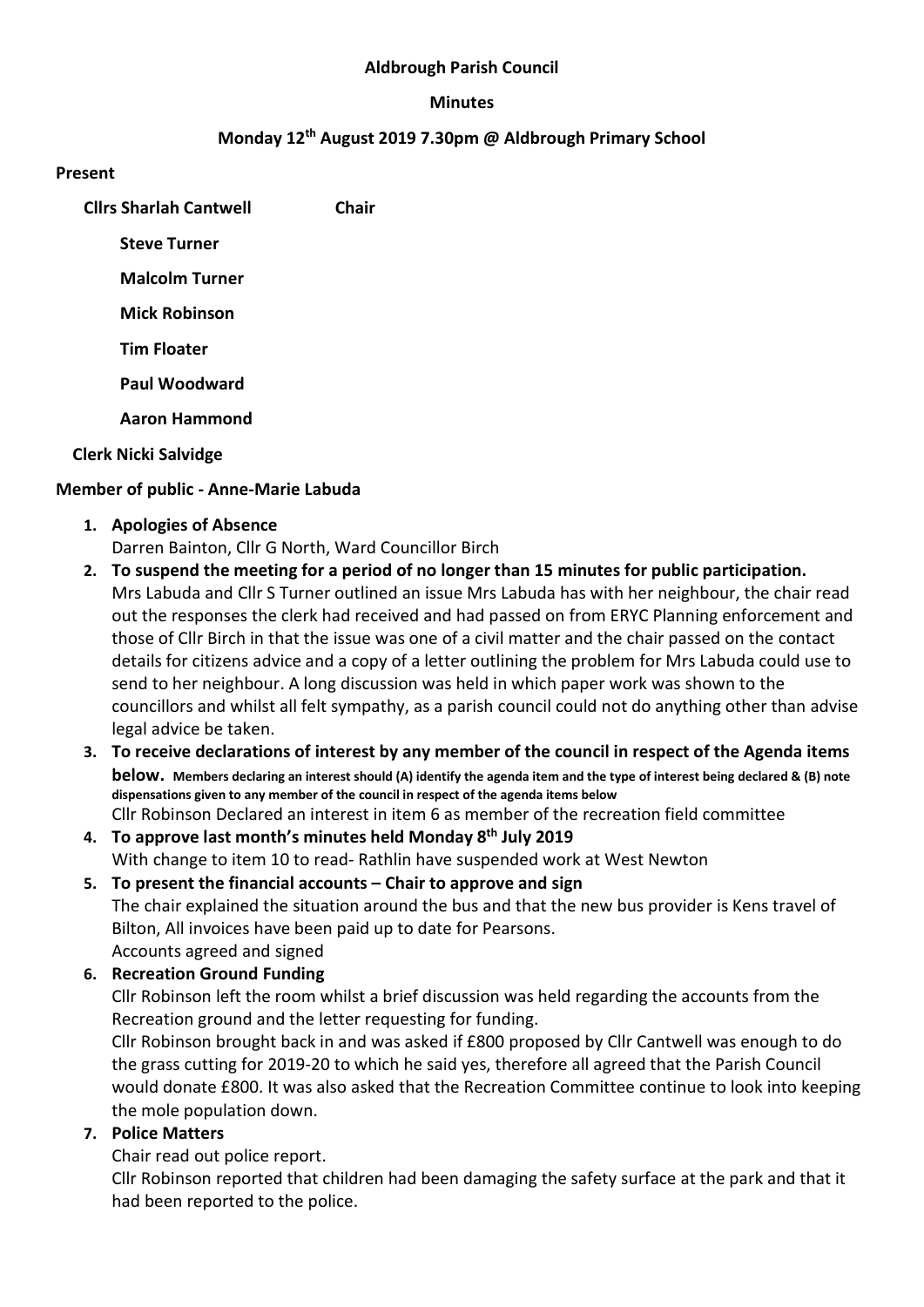Comments regarding the field fire, in which it was felt that those responsible may have scared themselves in how quick it took hold and that luckily it was in a harvested field and had not caught any fields close by, still with standing crops.

Motor bikes still causing a problem on Garton Road, Clerk to report to police.

# 8. Matters arising – Chair to receive updates on 'Resolves'

Speed sign working, thanks to Cllr Hammond. Cllr Hammond spoke of some lights being out but would look at again when a few more had gone, he will also look into to possibly tapping into the board to enable data to be collected, to help with future speed campaigns. Cllr Robinson produced a document from Bilton PC regarding data from their sign.

Bins should have been done however still not repaired on Nottingham Road and Headlands Clerk to chase

Playground sign ready to collect, Cllr Hammond agreed to put up

De fib box installed thanks to Cllrs Hammond and Floater

War memorial- Cllr Cantwell has asked for the advice of Trevor Moore and is awaiting feedback Topple test report On 271 memorials, 26 marked as dangerous, plus 66 have warnings, Cllr S Turner and clerk to go look at.

Plants cut down to rear planter will be replaced in autumn.

Emergency plan Cllr Robinson read out some of the changes which needed to be made and will return to the clerk when he has checked on some further details

Co- option poster has been made and will be put up in notice board and in Village Hall.

New quote received for park – Councillors agreed to new equipment if all paid for by grants, Cllr S Turner asked why we could not have a skate park Cllr Robinson explained his reasons.

## 9. Planning Applications

Bio Mass site retrospective therefore no objections could be made as it was felt that nothing would happen. Cllr S Turner spoke of the increasing number of retrospective applications and the clerk explained that other consultants for planning ie Conservation, are also not happy with this trend, which seems to be carried out more frequently.

Rathlin plans no objections raised.

Comments made by Cllr Woodward as to why the Elm Tree site had suddenly stopped and that children are playing on the site as it is unprotected. Also councillors commented on the Springdale development which had people living in despite it being unfinished, Clerk to chase both of these with planning.

## 10. Correspondence

Rathlin updates – road closure in place to protect those on the West Newton site, until further notice.

Commonwealth Canopy, Rev Anne White received a request regarding the giving of trees to be planted as part of the Commonwealth canopy, a number of councillors offered to plant so it was agreed Cllr Cantwell go back and say yes to the offer.

## 11. Any Other Business

Property in Headlands is still overgrown as is hedge onto Queensmede from Garton Road end. Overgrown tree blocking view when coming out of Headlands for traffic.

Request made as to any further news on when East Newton Road would be re surfaced, Clerk to chase also asked to look into the yellow lines for Carlton lane as agreed with highways in March 2019.

Cllr Hammond approached by a resident wishing him to pass onto the Parish Council the rules regarding the Caravan and Camping club, which is that no caravan shall remain on temporary site for more than 28 days. This was in regard to the meeting held on the recreation ground. Cllr Robinson replied that the Caravan and Camping club make sure everything is run properly within the law.

Following damage to the play surface further materials needed, Cllr Robinson and M Turner to repair and materials to be provided free by Stretscape who will deliver resin tomorrow. Inspection pit on grass to East of Hornsea Road near Castle hill damaged, clerk to report.